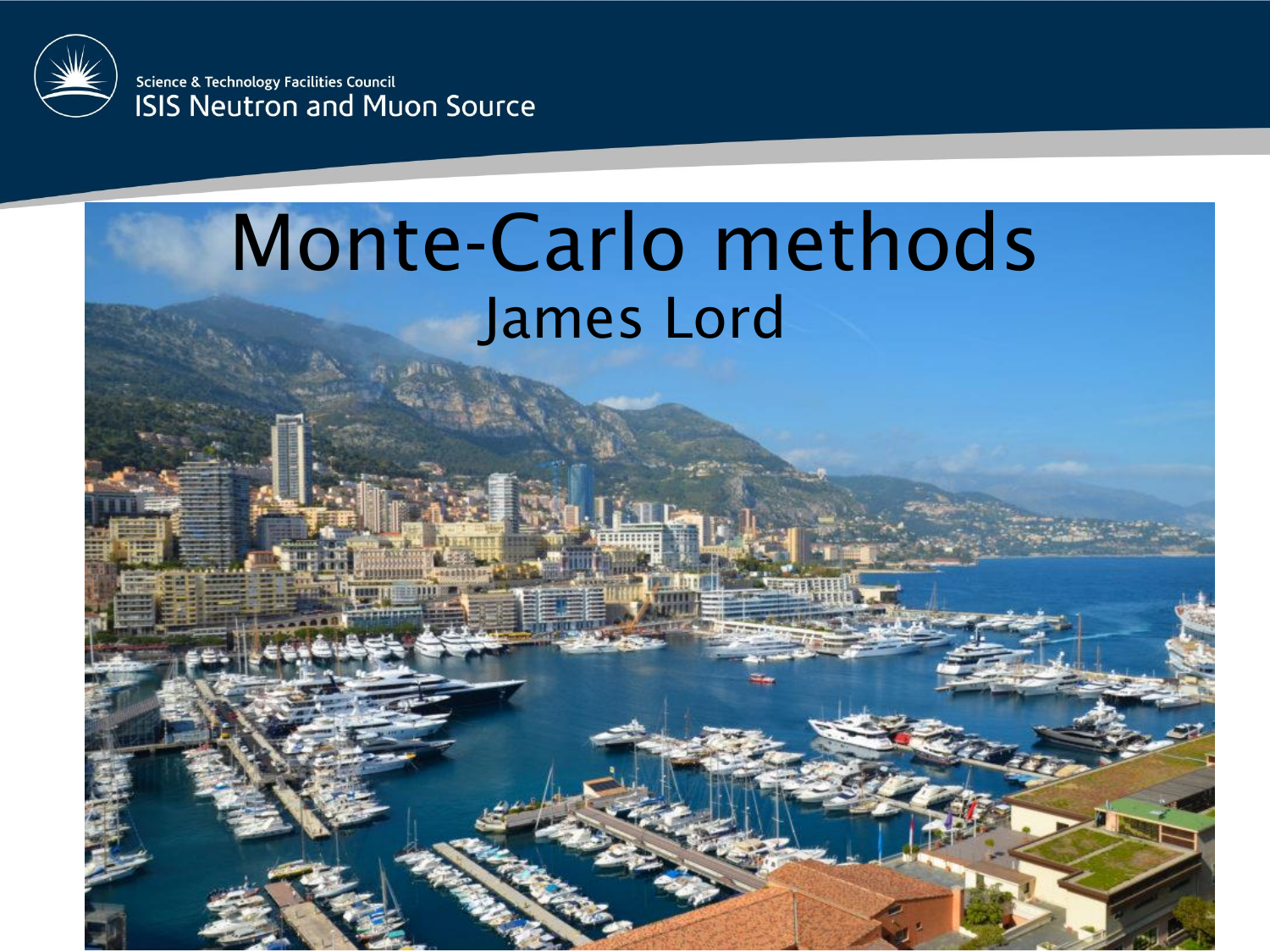## Outline

- 1. What is the Monte Carlo method?
- 2. Muon beam and instrument simulation
- Muon spin modelling interactions with the sample (Quantum talk)

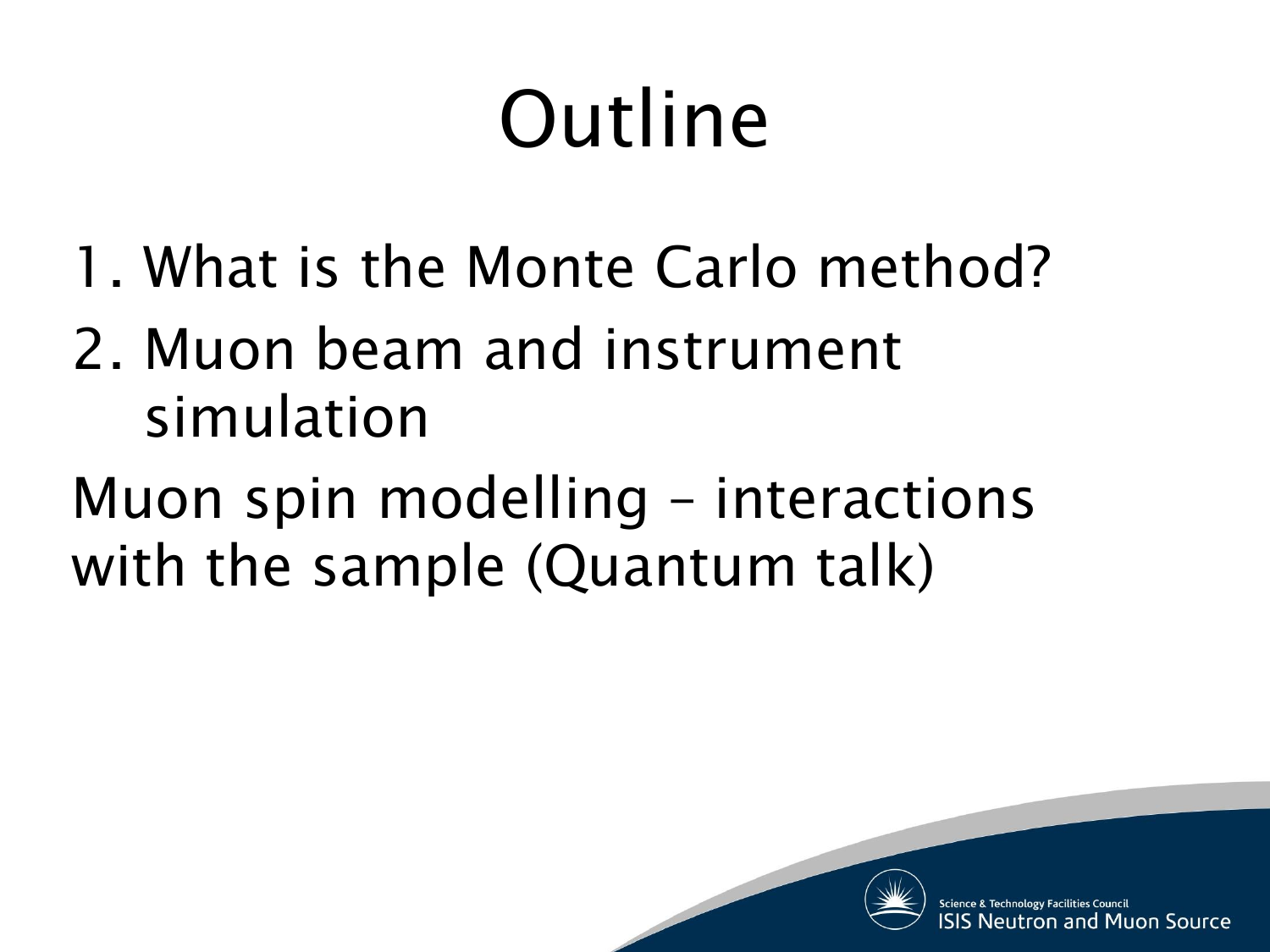### Monte Carlo method

• Predicting probability of outcome of sequence of random events

Simple to solve by computer:

- Generate random numbers
- Evaluate functions
- Count outcomes

Easy to run in parallel



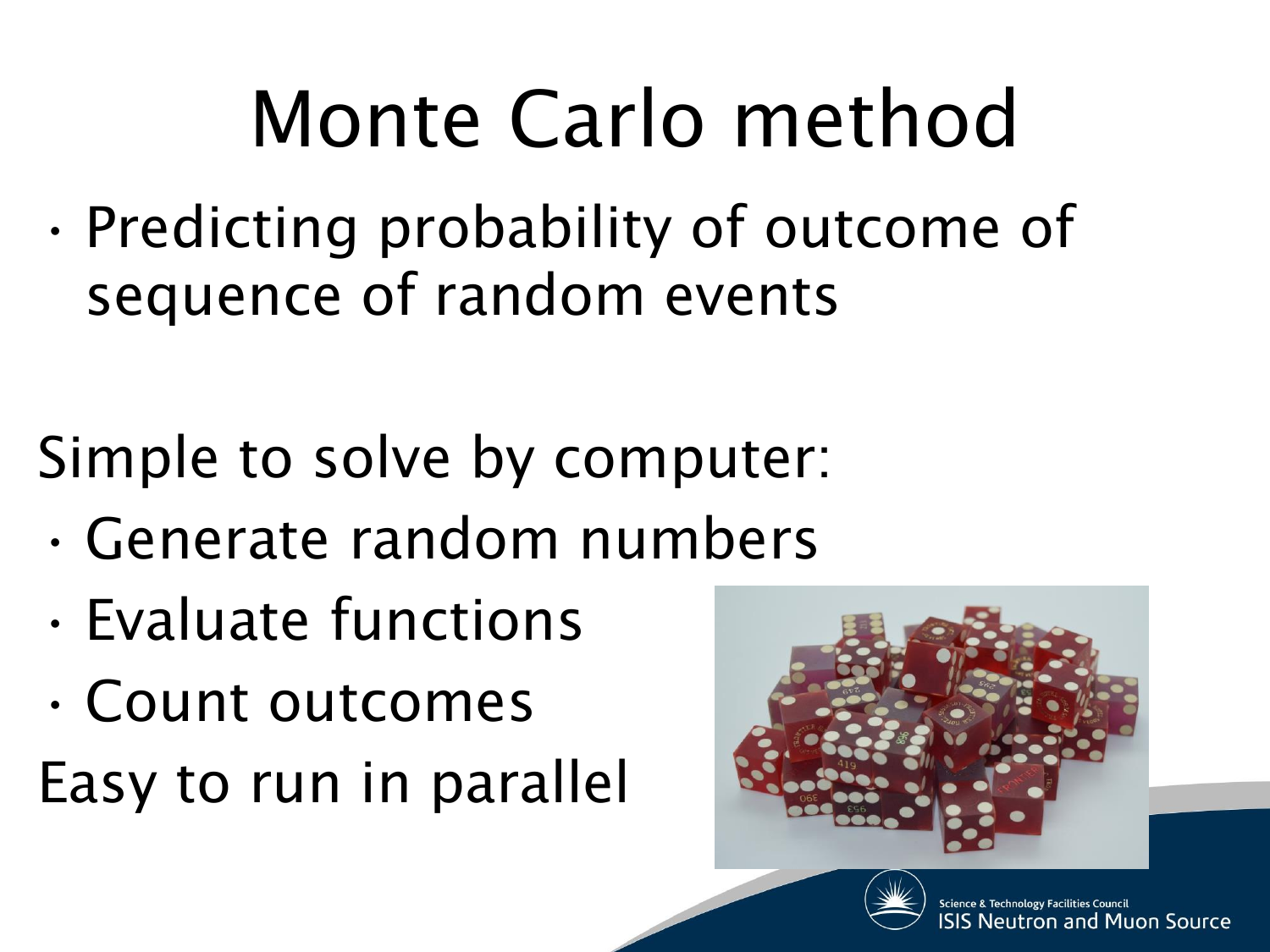## Monte Carlo

- How to integrate a "difficult" function?
- $\cdot$  Y =  $\int f(x,y,z...) dx dy dz...$
- Approximate by:
- $\cdot$  Y=(1/N)  $\Sigma$  f(x<sub>i</sub>,y<sub>i</sub>,z<sub>i</sub>)
- $\cdot$  x<sub>i</sub> chosen at random in range (X1,X2)
- Accuracy improves as 1/√N

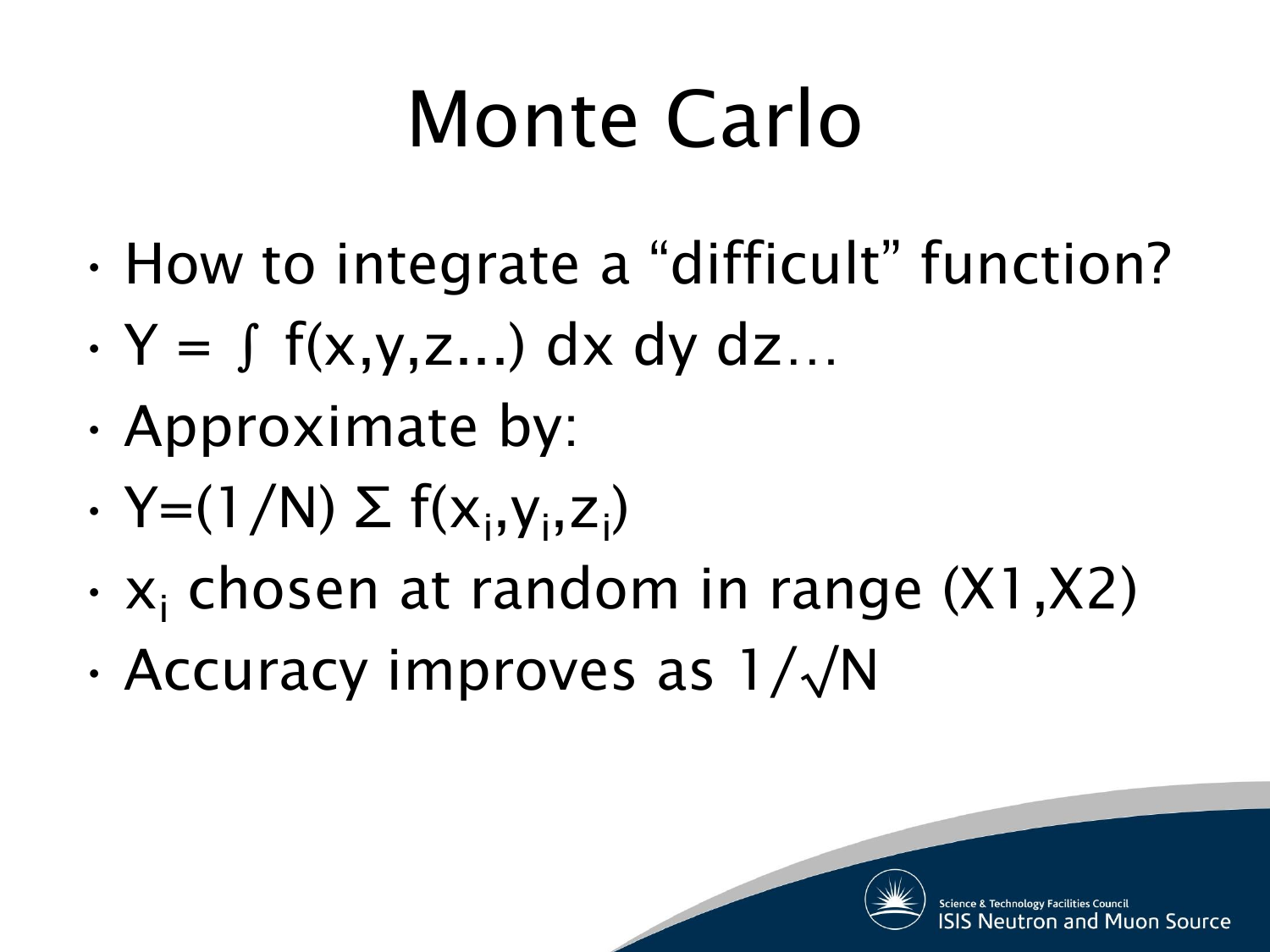## Beam modelling

- Muons produced with a spread of energy, direction and location
- Predictable interaction with magnetic or electric fields
- Random interactions with matter (beam windows, samples)
- Muon decays after random time
- Positron emitted randomly within distribution
- Positron might scatter before being detected

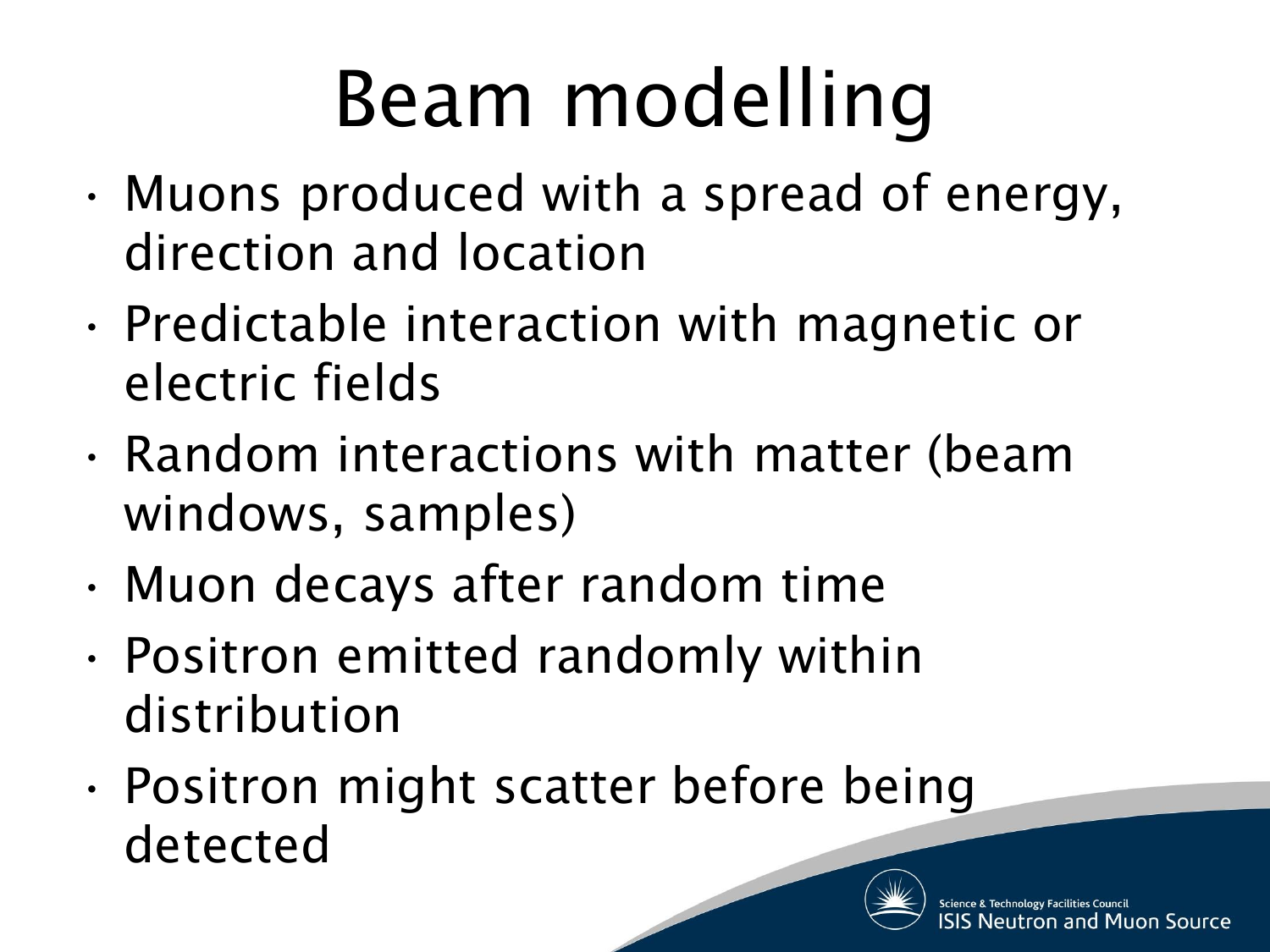# Analytical beam model?

- $\cdot$  In principle we can define P(x,y,p, $\theta$ , $\varphi$ )
	- Probability of particle starting at x,y (implied  $z=z0$ ) with momentum p and angles  $\theta$ ,  $\varphi$  reaching the sample
- Then just calculate the flux – F=∫e(x,y,p,θ,φ) P(x,y,p,θ,φ) dx dy dp dθ dφ
- Maximise it with respect to magnet settings
- Possible for a simple pipe
- Very hard for a real beamline!

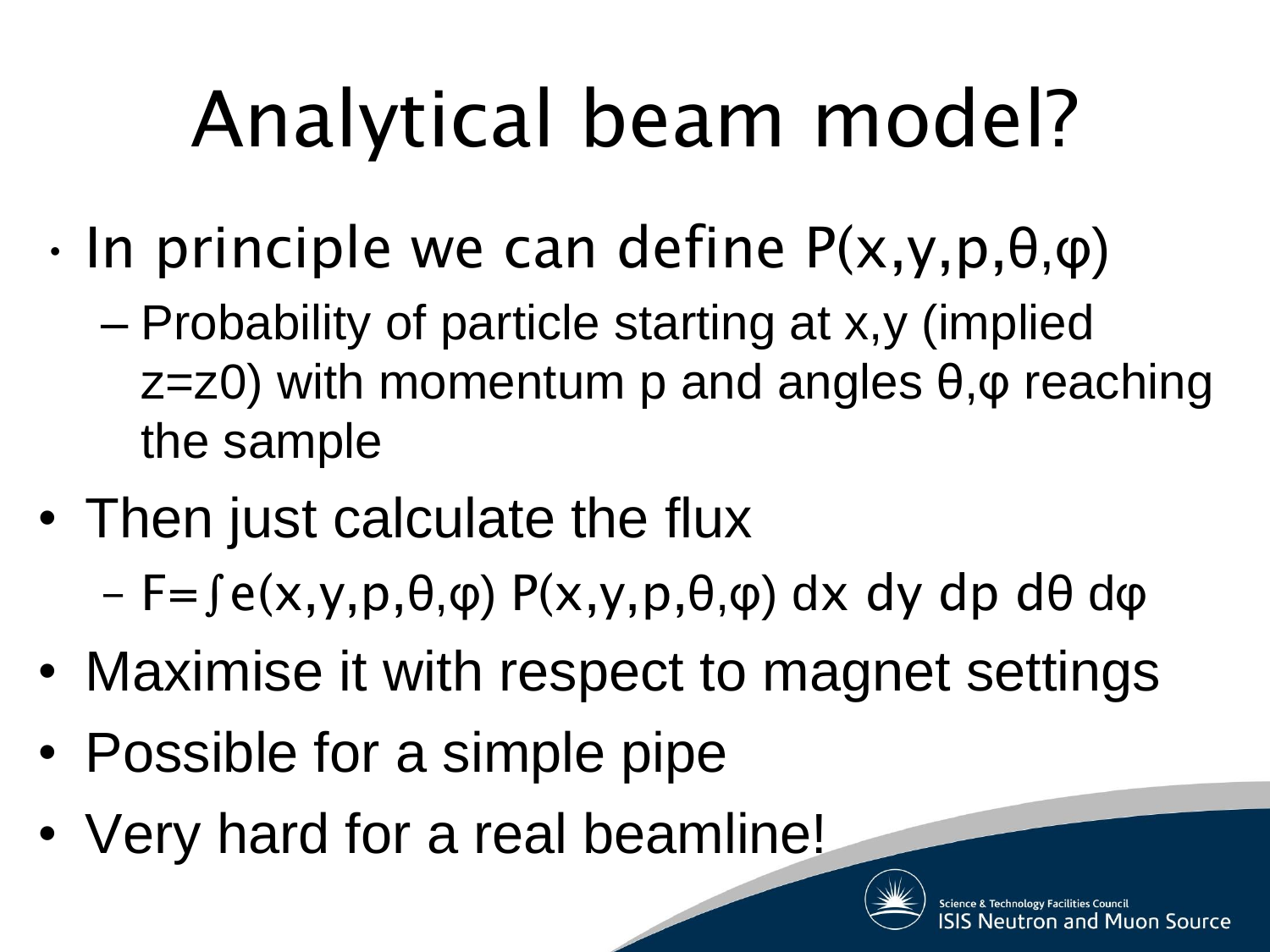## Monte-Carlo particle modelling

- Generate random initial particles
- Track them
- Make random choices
	- Which direction does it scatter when it hits something?
	- How much energy does it lose?
	- When does it decay?
- Record stopping positions in histogram – and other details

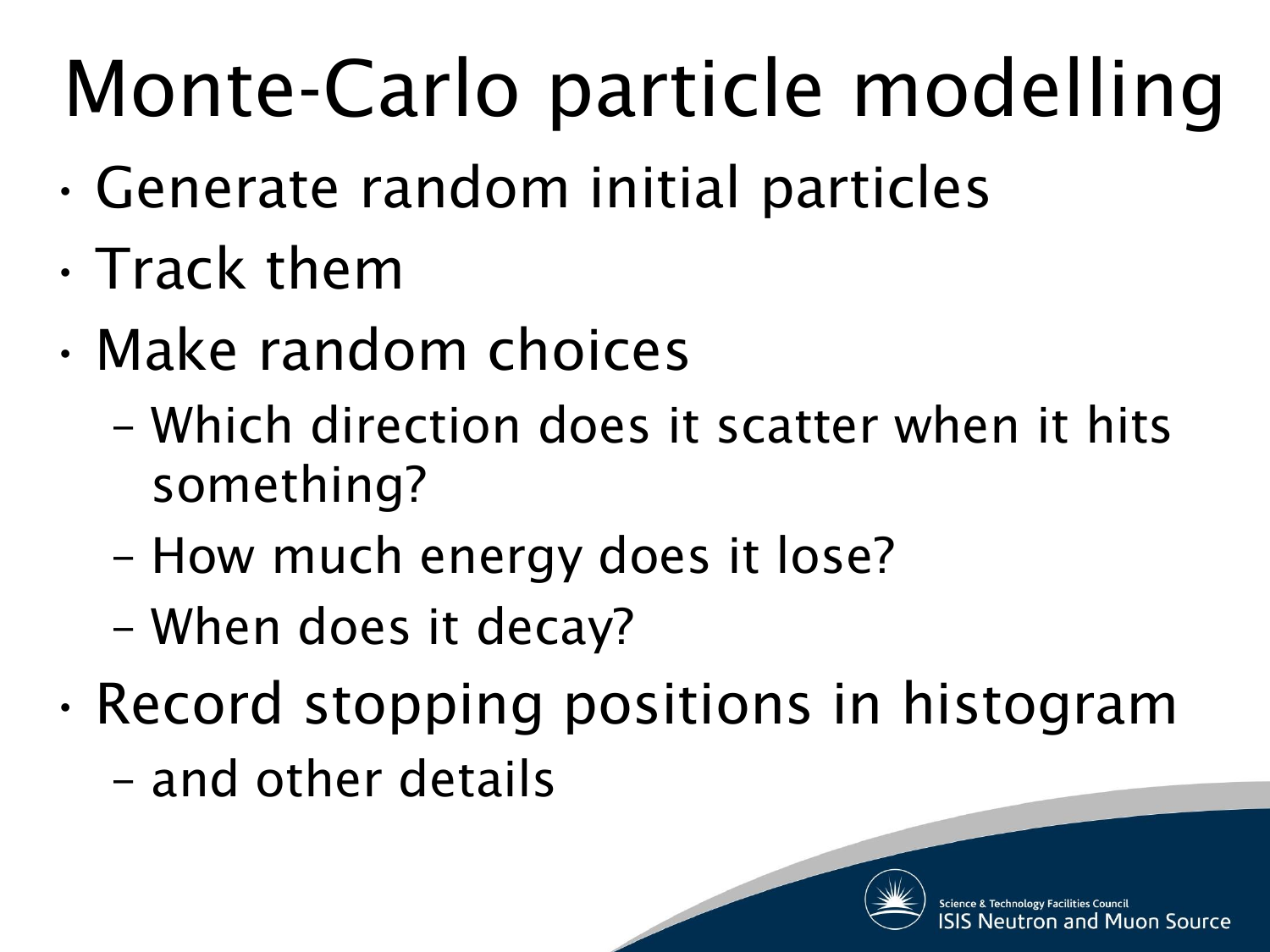## How many dice to throw?

- Simulate more particles:
- Better answer  $\pm O(1/\sqrt{N})$
- Takes longer O(N)

Artefacts or noise can have different appearance:

- Random directions, independently chosen every time (no bias)
- Random directions, same seed each time (better for optimisation)
- Uniformly spaced directions

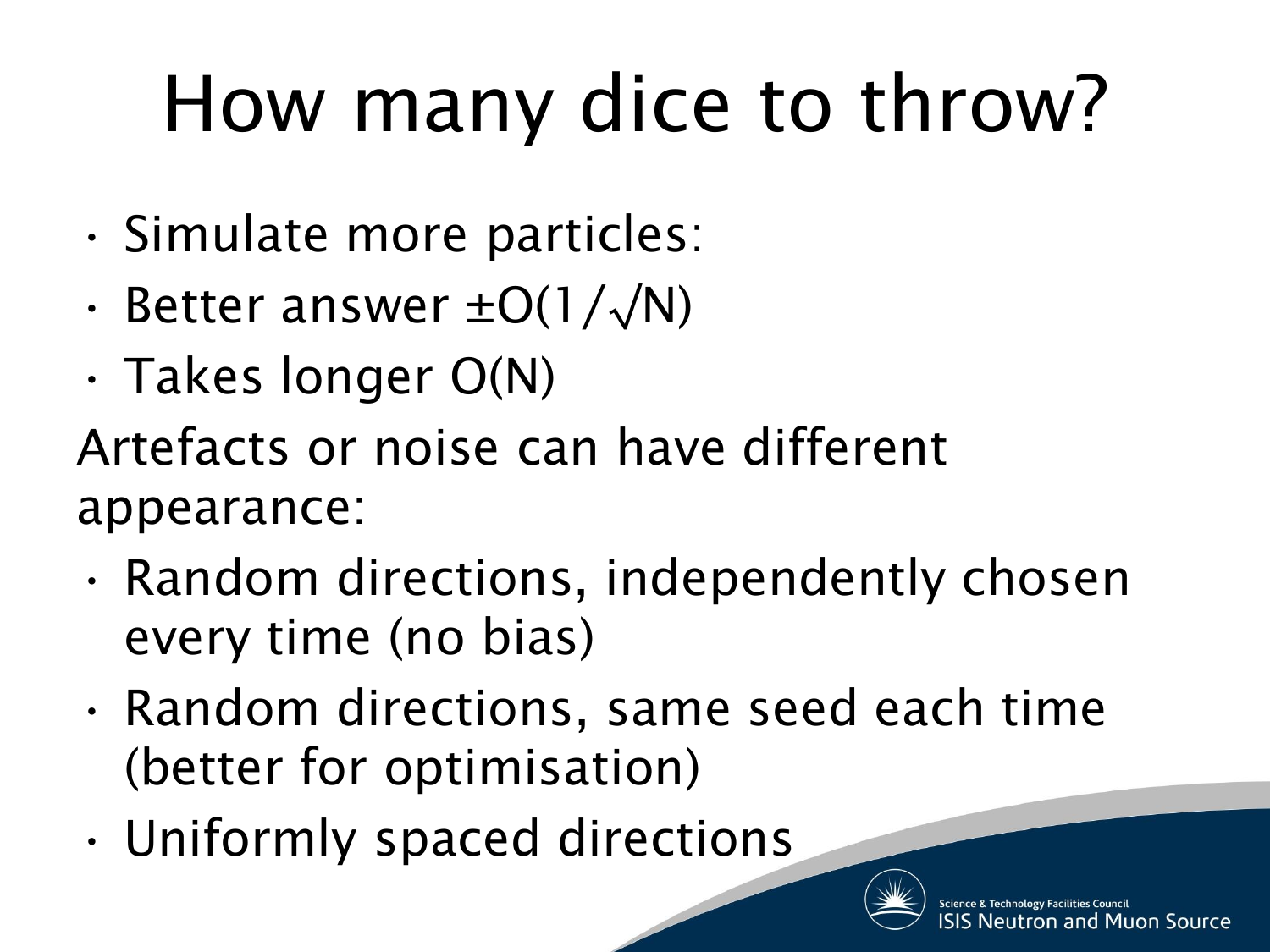### Muon ranges



SRIM and TRIM – basic, but fast

- Mono-energetic muon beam
- Sample in uniform layers
- Record stopping histograms (z,xy)
- TRIM-SP optimised for low energy

muons

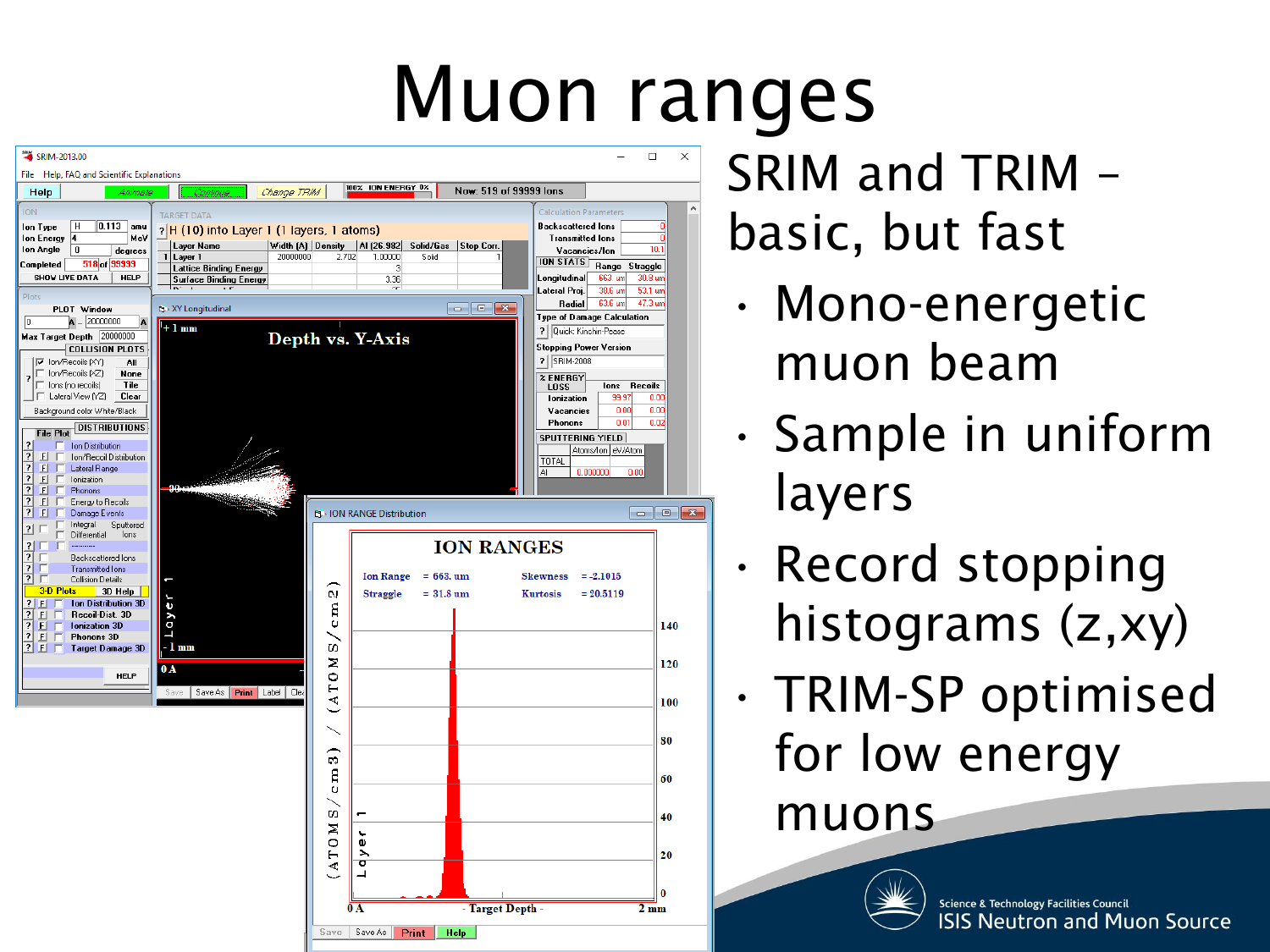## Beamline and instrument modelling

musrSim

- Based on Geant4 (particle physics)
	- Full details of all possible interactions
- Detailed 3D model, slower
- Tracks pions, muons, positrons, etc
- Record detector hits (with energy)
- Record muon stopping/decay locations



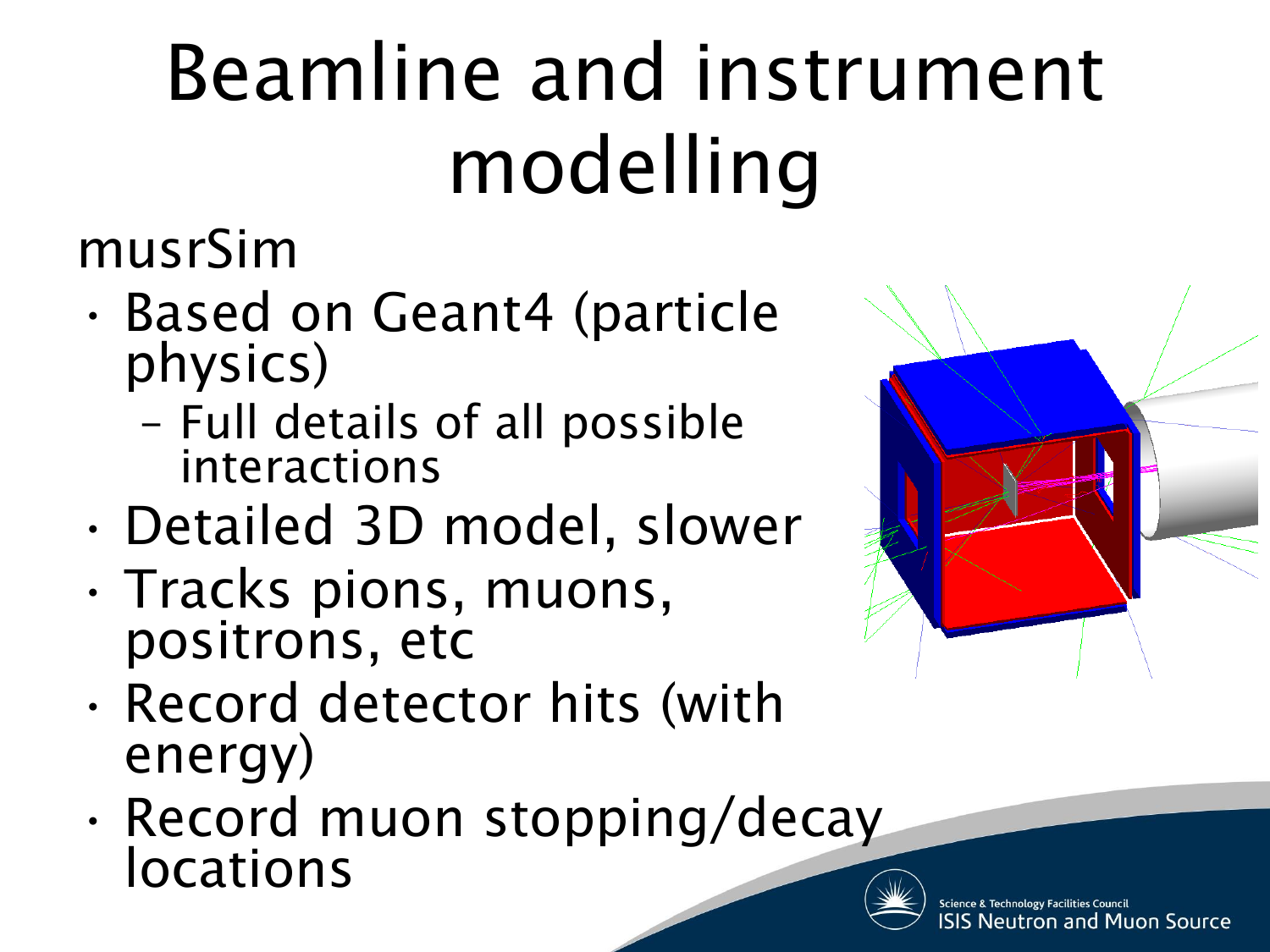## Simulated data analysis

#### musrSimAna

- Examine output from musrSim
- Compare detector hits against threshold
- Identify events where the muon was in the sample
- Identify sources of background signals
- Model "pile up" and "dead time"
- Generate realistic histograms

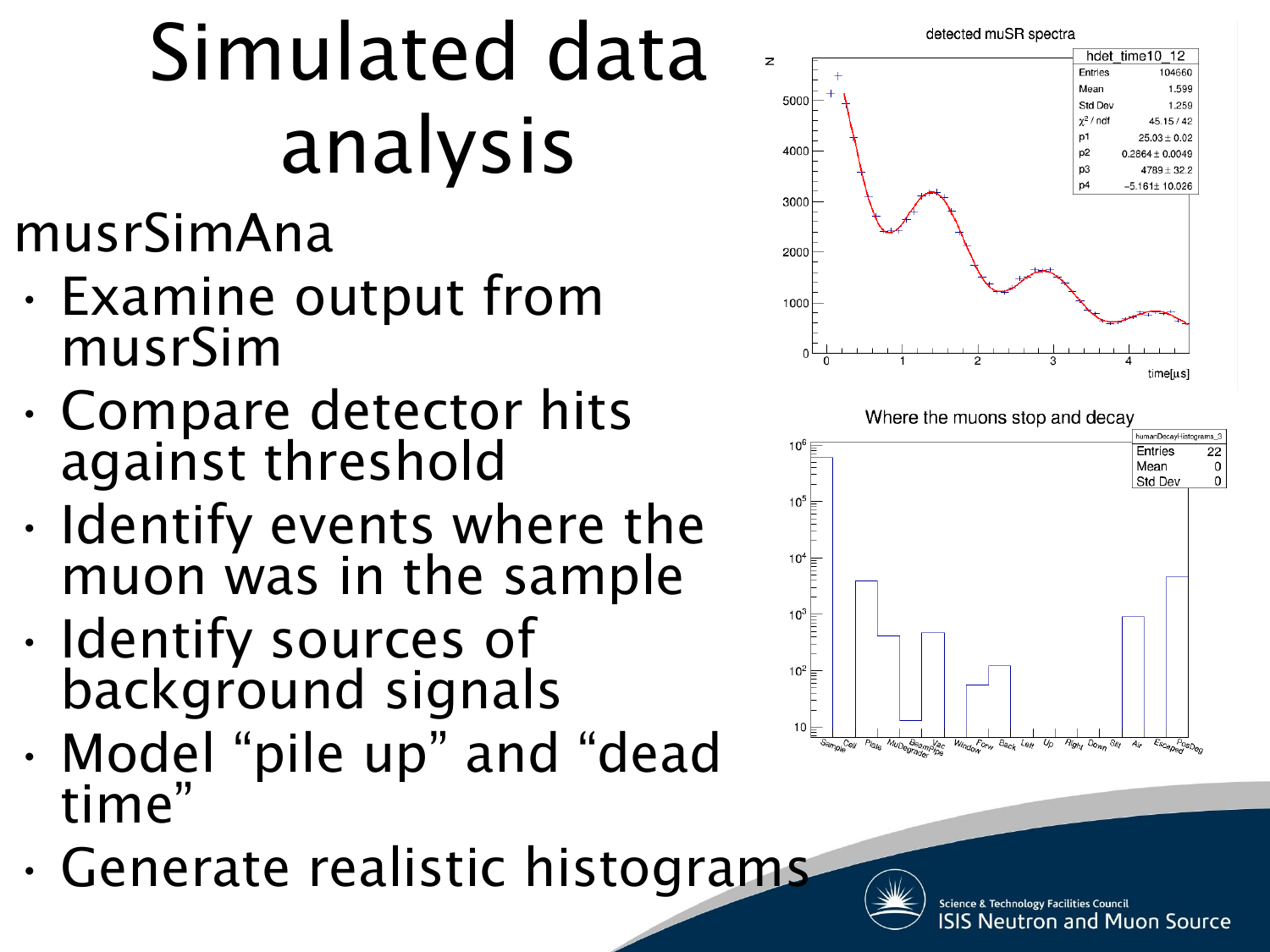# Beamline modelling

#### TURTLE

- Random initial particles within the beam
- Linear sequence of magnets, slits, etc
- Particles stopped if they hit the magnet apertures
- Calculate beam spot profiles and flux
- Relatively fast